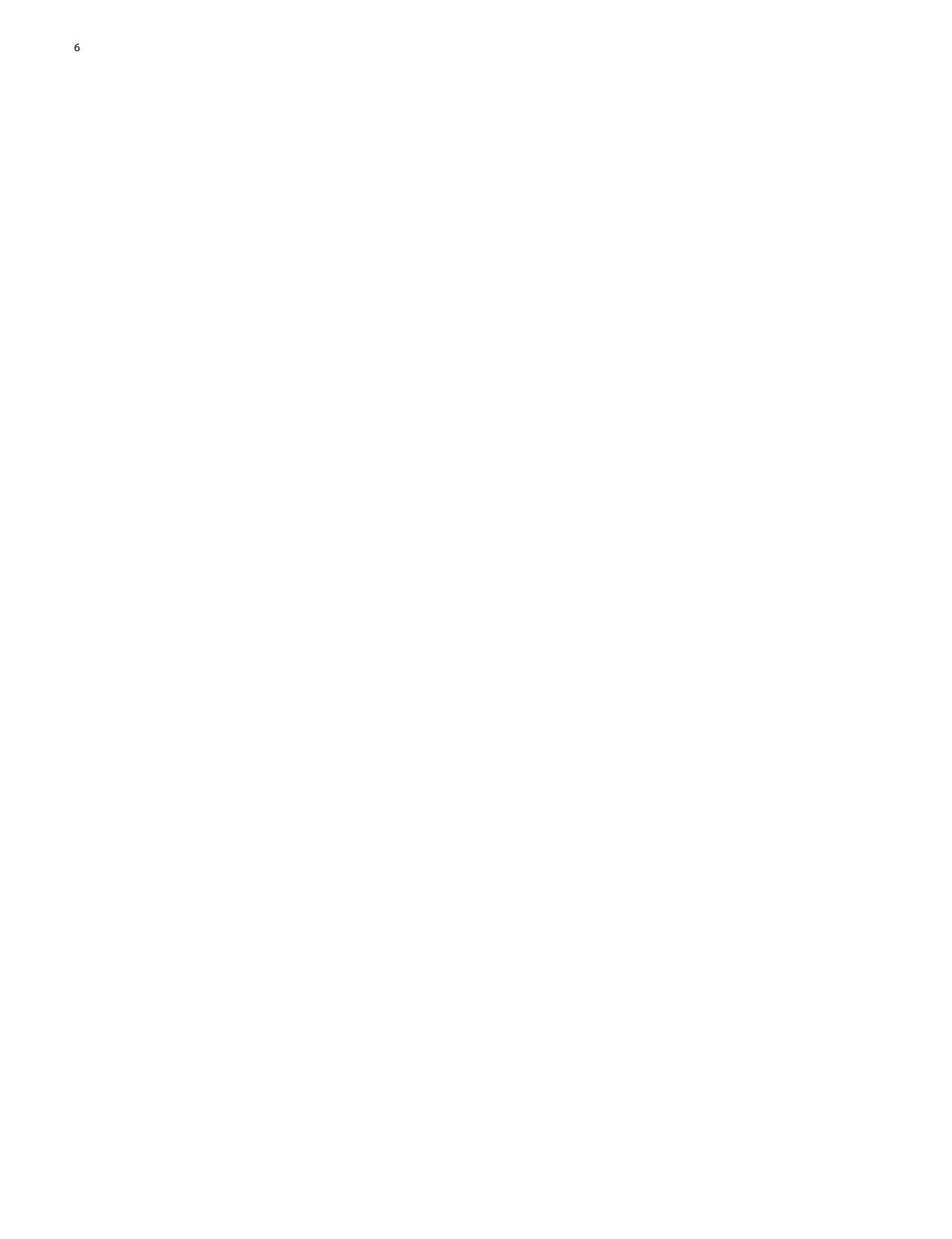

Figure 1. A flow chart of the proposed approach.

**Step 1:** Normalise the decision matrix.

Use [Equation \(3\)](#page-3-0) to transform  $\overline{B}$  into  $\overline{R}$ . For convenience, the normalised values of  $a_i$  ( $i = 1, 2, ..., m$ ) with respect to  $c_j$  ( $j =$ 1, 2, ..., *n*) are also expressed as  $([t_{ij}^L, t_{ij}^U], [i_{ij}^L, i_{ij}^U], [f_{ij}^L, f_{ij}^U]$ .

**Step 2:** Calculate the lower and upper bounds of  $D_{ij}$ .

Use Equations [\(8\)](#page-4-0) and (9) to derive the lower bound  $D_{ij}^L$  and the upper bound  $D_{ij}^U$ , respectively.

**Step 3:** Identify the optimal weight vector and calculate the preference of each alternative.

Solve Model [\(M1\)](#page-5-0) or [\(M2\)](#page-5-1) to identify the optimal weight vector, and calculate the comprehensive performance  $\tilde{D}_i(i =$  $1, 2, \ldots, m$  by using the operational laws of the interval values in Definition 1.

**Step 4:** Construct the likelihood matrix and obtain the ranking vector.

Construct the likelihood matrix *P* by using [Equation \(11\)](#page-5-2) and obtain the ranking vector  $\omega = (\omega_1, \omega_2, \ldots, \omega_m)$  based on [Equation \(12\).](#page-5-3)

**Step 5:** Determine the ranking of all alternatives.

Determine the ranking of all alternatives according to the descending order of  $\omega_i = (1, 2, \dots, m)$  and select the optimal one(s).

### **5. An illustrative example**

In this section, the example of an investment appraisal project is used to demonstrate the application of the proposed MCDM approach; then its validity and effectiveness will be tested through a comparative analysis.

The following case is adapted from Wang et al. [\(2015\)](#page-10-0).

ABC Nonferrous Metals Co. Ltd. is a large state-owned company whose main business is the deep processing of non-ferrous metals. It is also the largest manufacturer of multi-species nonferrous metals, with the exception of aluminium, in China. To expand its main business, the company regularly engages in overseas investment and a department consisting of executive managers and several experts in the field has been established to make decisions regarding global mineral investment. This overseas investment department recently decided to select a pool of alternatives from several foreign countries based on preliminary surveys. After a thorough investigation, five countries were taken into consideration, denoted by  $\{a_1, a_2, \dots, a_5\}$ . There are many factors that affect the investment environment, but four were chosen based on the experience of the department's personnel, namely  $c_1$ : resources;  $c_2$ : politics and policy;  $c_3$ : economy; and *c*<sup>4</sup> : infrastructure.

The members of the overseas investment department have met to determine the evaluation information. Consequently, following a heated discussion, they came to a consensus on the final evaluations which were expressed by INNs shown in [Table 1](#page-7-0) Moreover, they were only able to provide incomplete information on the weights, that is,  $\Gamma = \{0.15 \le w_1 \le 0.3, 0.15 \le w_2 \le 0.25, 0.25 \le w_3 \le 0.4, \}$  $0.3 \leq w_4 \leq 0.45$ ,  $2.5w_1 \leq w_3$ .

### *5.1. Illustration of the proposed approach*

In the following steps, the main procedures of obtaining the optimal ranking of alternatives are presented.

**Step 1:** Normalise the decision matrix.

As all the criteria are maximising type, the matrix does not need to be normalised, i.e.,  $\overline{R} = \overline{B}$ .

**Step 2:** Calculate the lower and upper bounds of  $\ddot{D}_{ij}$ .

Derive the lower bound  $D_{ij}^L$  and the upper bound  $D_{ij}^U$  by using Equations [\(8\)](#page-4-0) and,(9), respectively:

$$
\left(\tilde{D}_{ij}\right)_{5\times4} = \left[\begin{array}{ccccc} [0.5525, 0.7141] & [0.5363, 0.6410] & [0.6130, 0.7571] & [0.6726, 0.7613] \\ [0.4966, 0.7571] & [0.4964, 0.7853] & [0.5363, 0.6429] & [0.5297, 0.6962] \\ [0.5610, 0.7528] & [0.4462, 0.6148] & [0.5525, 0.6753] & [0.4568, 0.5965] \\ [0.3580, 0.4433] & [0.4433, 0.5825] & [0.4350, 0.5525] & [0.6962, 0.8171] \\ [0.4406, 0.5637] & [0.6962, 0.8171] & [0.5873, 0.7141] & [0.4964, 0.6272] \end{array}\right].
$$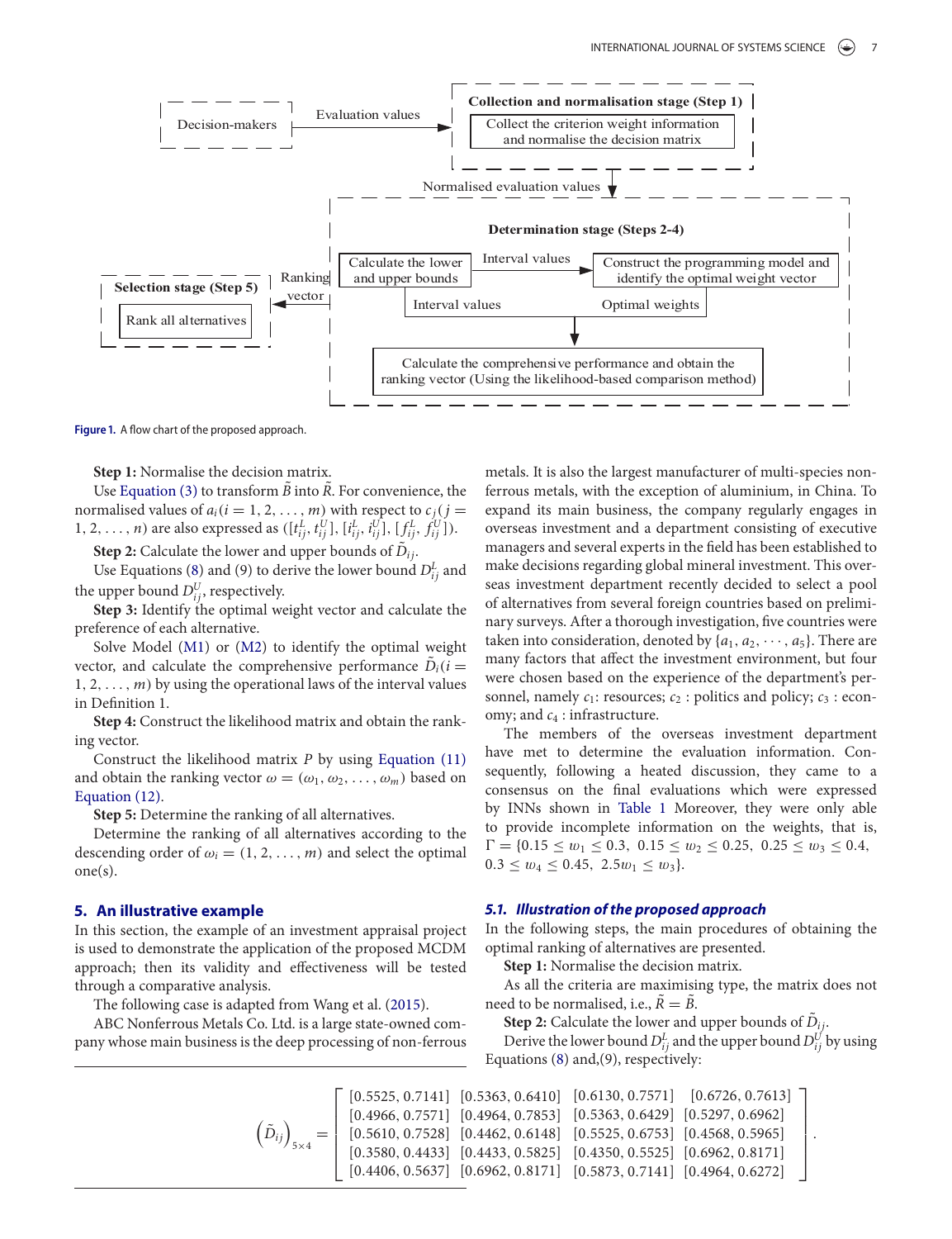#### <span id="page-7-0"></span>Table 1. The evaluation information.

|                            |                                         | しっ                                   |                                            | $\mathcal{L}_{A}$                    |
|----------------------------|-----------------------------------------|--------------------------------------|--------------------------------------------|--------------------------------------|
| а,                         | (0.7.0.81.0.5.0.71.0.1.0.21)            | (0.6.0.81.0.4.0.51.0.3.0.31)         | $(0.8.0.8]$ , $[0.4.0.6]$ , $[0.1.0.2]$    | (0.7.0.91.03.0.41.03.0.21)           |
| $a_{2}$                    | $(0.6.0.8]$ , $[0.4.0.6]$ , $[0.1.0.3]$ | (0.5.0.71.00.3.0.51.00.10.31)        | (0.6.0.61.02.0.31.04.0.51)                 | ([0.6, 0.8], [0.4, 0.4], [0.2, 0.4]) |
| $a_{2}$                    | ([0.4, 0.6], [0.2, 0.2], [0.2, 0.4])    | ([0.6.0.7],[0.4.0.6],[0.3.0.4])      | ( [0.7.0.8] , [0.6.0.7] , [0.1.0.2] )      | ([0.5, 0.6], [0.5, 0.6], [0.2, 0.3]) |
| $a_{\scriptscriptstyle A}$ | ([0.4, 0.5], [0.5, 0.6], [0.4, 0.4])    | (0.5.0.61.03.0.41.04.0.51)           | (0.6.0.71.00.7.0.81.000.2.0.31)            | ([0.8, 0.9], [0.3, 0.4], [0.1, 0.2]) |
| $a_{\epsilon}$             | ([0.6, 0.7], [0.4, 0.5], [0.4, 0.5])    | ([0.8, 0.9], [0.3, 0.4], [0.1, 0.2]) | $(0.7, 0.8]$ , $[0.5, 0.6]$ , $[0.1, 0.2]$ | ([0.5, 0.7], [0.5, 0.5], [0.2, 0.3]) |

**Step 3:** Identify the optimal weight vector and calculate the preference of each alternative.

Because no inconsistent weight information exists in the evaluation, Model [\(M1\)](#page-5-0) can be applied to identify the optimal weight vector:

```
\max D = 2.8198w_1 + 3.0295w_2 + 3.033w_3 + 3.175w_4
```

```
\left\{\n\right\}\bigcap_{n=1}^{\infty} 0.15 \leq w_1 \leq 0.3\sqrt{\frac{1}{2}}0.15 \leq w_2 \leq 0.240.25 \leq w_3 \leq 0.40.3 \leq w_4 \leq 0.452.5w_1 \leq w_3<br>\sum_{j=1}^4 w_j = 1
```
The optimal weight vector can be obtained as  $w =$  $(0.15, 0.15, 0.375, 0.325)$ . Then,  $\ddot{D}_i$   $(i = 1, 2, \dots, 5)$  can be calculated by referring to the operational laws of interval values in Definition 1:

$$
\tilde{D}_1 = [0.6118, 0.7346], \ \tilde{D}_2 = [0.5222, 0.6987], \n\tilde{D}_3 = [0.5067, 0.6522],
$$

$$
\tilde{D}_4 = [0.5096, 0.6266]
$$
 and  $\tilde{D}_5 = [0.5521, 0.6788]$ .

**Step 4:** Construct the likelihood matrix and obtain the ranking vector.

Use [Equation \(11\)](#page-5-2) to construct the likelihood matrix *P* and obtain the ranking vector  $\omega = (\omega_1, \omega_2, \ldots, \omega_5)$  based on [Equation \(12\):](#page-5-3)

$$
P = (p_{ij})_{5 \times 5}
$$
  
= 
$$
\begin{bmatrix} 0.5 & 0.7096 & 0.8493 & 0.9384 & 0.7316 \\ 0.2904 & 0.5 & 0.5962 & 0.6444 & 0.4836 \\ 0.1507 & 0.4038 & 0.5 & 0.5434 & 0.3679 \\ 0.0616 & 0.3556 & 0.4566 & 0.5 & 0.3057 \\ 0.2684 & 0.5164 & 0.6321 & 0.6943 & 0.5 \end{bmatrix}
$$
  
 $\omega_1 = 0.2614$ ,  $\omega_2 = 0.2007$ ,  $\omega_3 = 0.1733$ ,  
 $\omega_4 = 0.1590$  and  $\omega_5 = 0.2056$ .

# **Step 5:** Determine the ranking of all alternatives.

According to the descending order of  $\omega_i = (1, 2, \ldots, 5)$ , the ranking of all alternatives is  $a_1 > a_5 > a_2 > a_3 > a_4$  and the best one is  $a_1$ .

# *5.2. Comparative analysis and discussion*

In order to further verify the feasibility and effectiveness of the proposed approach, a comparative analysis is now conducted using six existing methods with the analysis being based on the same illustrative example.

- (1) Chi and Liu's method [\(2013\)](#page-9-0) contains two major phases (criterion weights determination and ranking obtainment with TOPSIS). First, the maximising deviation method is developed to determine the criterion weights and then an extended TOPSIS method is employed to rank the alternatives.
- (2) In Ye's method [\(2014b\)](#page-10-1), the distance-based similarity measures are employed, which involves aggregating the weighted similarity measures between each alternative and the PIS.
- (3) In Zhang et al.'s methods [\(2014\)](#page-10-2), first, the comprehensive INNs are aggregated by using the INNWA or INNWG operators, and then the ranking vectors can be obtained by constructing the likelihood matrices based on the score function. Moreover, Zhang et al. [\(2015b\)](#page-10-3) developed an outranking method for MCDM on the basis of the score function constructing the outranking relation matrix. Since Zhang et al.'s method [\(2015b\)](#page-10-3) does not take the criterion weights into consideration but the illustrative example does, it is necessary to construct the outranking relation matrix after calculating the weighted evaluation values.

Considering the criterion weights obtained using the proposed programming model, the results obtained by different methods are summarised in [Table 2.](#page-7-1)

It can be seen that there are some differences between them. The reasons for the inconsistency of the rankings are explained as follows.

(1) The difference in the ranking results of the proposed approach and that of Chi and Liu [\(2013\)](#page-9-0) is the sequence

<span id="page-7-1"></span>

|  | Table 2. The ranking results of the different methods. |  |
|--|--------------------------------------------------------|--|
|  |                                                        |  |

,

| Methods                                               | Ranking results                                       |
|-------------------------------------------------------|-------------------------------------------------------|
| Chi and Liu's method (2013)<br>Ye's methods (2014b)   | $a_1 \succ a_5 \succ a_2 \succ a_4 \succ a_3$         |
| Similarity measure based on the Hamming<br>distance   | $a_1 \succ a_5 \succ a_2 \succ a_4 \succ a_3$         |
| Similarity measure based on the Euclidean<br>distance | $a_1 \succ a_5 \succ a_2 \succ a_3 \succ a_4$         |
| Zhang et al.'s methods (2014)                         |                                                       |
| Method based on the INNWA operator                    | $a_1 > a_5 > a_2 > a_4 > a_3$                         |
| Method based on the INNWG operator                    | $a_1 > a_5 > a_2 > a_3 > a_4$                         |
| Zhang et al.'s method (2015b) ( $p = 0.2$ and         | $a_1 > a_2 > {a_3, a_4, a_5}$                         |
| $q = 0.1$                                             |                                                       |
| The proposed approach                                 | $a_1 \succ a_{5} \succ a_{2} \succ a_{3} \succ a_{4}$ |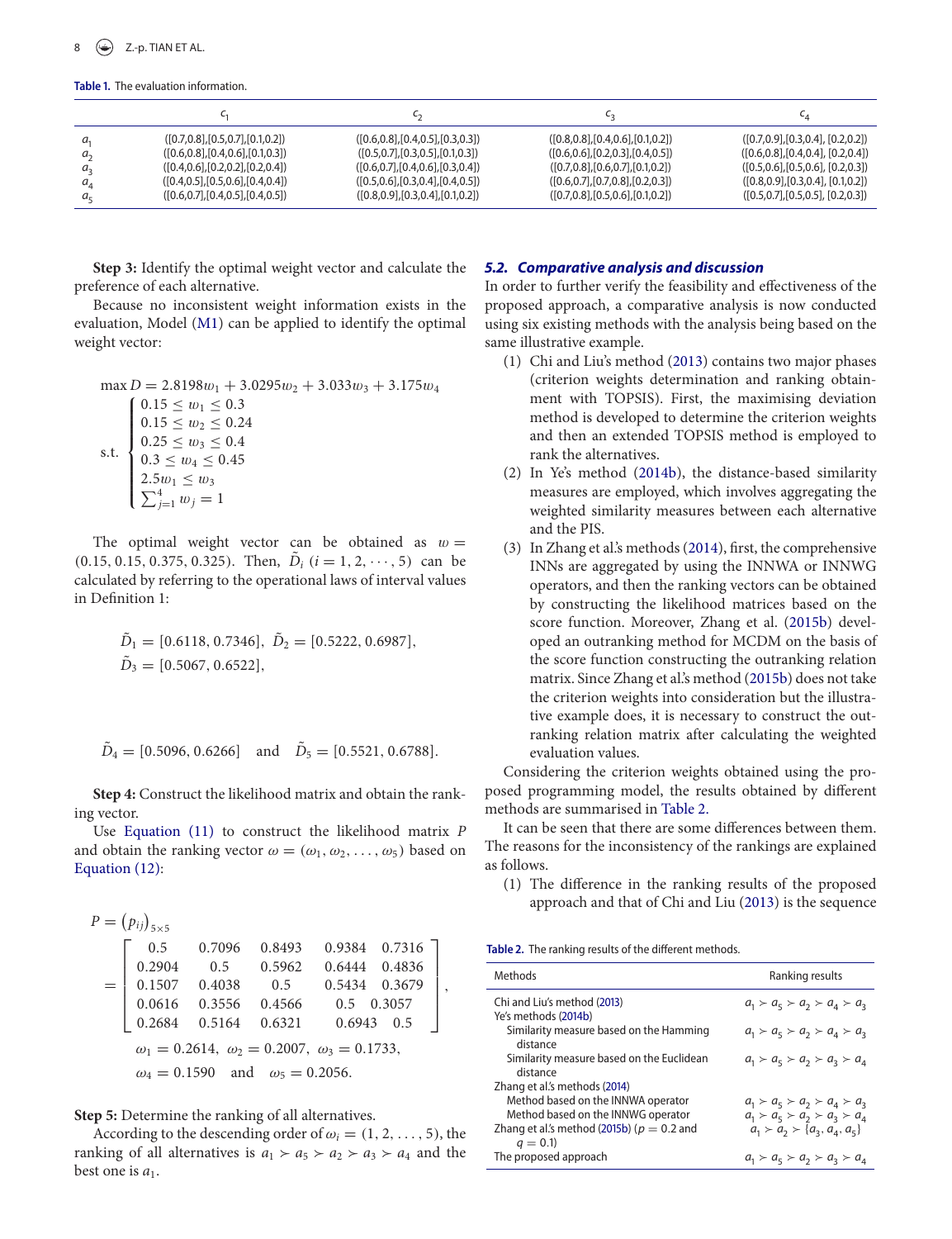<span id="page-8-0"></span>Table 3. The ranking results obtained by revising the methods of Ye (2014b).

| Methods                                                                                                      | Ranking results                                                                |
|--------------------------------------------------------------------------------------------------------------|--------------------------------------------------------------------------------|
| Similarity measure based on the Hamming<br>distance<br>Similarity measure based on the Euclidean<br>distance | $a_1 \succ a_5 \succ a_2 \succ a_3 \succ a_4$<br>$a_1 > a_5 > a_2 > a_3 > a_4$ |

of *a*<sup>3</sup> and *a*4. In Chi and Liu's method [\(2013\)](#page-9-0), the relative closeness coefficients (performance of each alternative) are conducted based on the relative ideal solutions, which have certain drawbacks. First, it is not easy to choose the appropriate PIS and NIS with INNs because each INN has three interval elements. Second, the PIS and NIS are closely related to the number of alternatives as well as the evaluation values. Thus, they may vary as the original information changes. Third, the relative closeness coefficients are in the form of crisp real numbers, which may cause information loss and affect the ranking results. Finally, suppose that there are *m* alternatives and *n* criteria to be evaluated. In order to determine the criterion weights, Chi and Liu's method [\(2013\)](#page-9-0) needs to derive  $m \times m \times n$  distance measures, whereas the proposed approach only needs to calculate  $m \times n$ cross-entropy measures. Thus, it takes less time than that of Chi and Liu [\(2013\)](#page-9-0).

- (2) Similarly, the order of  $a_3$  and  $a_4$  is the only difference between the proposed approach and the first method of Ye [\(2014b\)](#page-10-1). This is because the comparison methods in Ye [\(2014b\)](#page-10-1) only consider the weighted similarity measures between each alternative and the PIS. If only the PIS is taken into account and the NIS is ignored, the ranking of alternatives may be incorrectly reversed and this may be amplified in the final results. However, the ranking result in this method will be identical to that of the proposed approach in a situation where, simultaneously, the PIS is replaced with the absolute one and the absolute NIS is not ignored; moreover, the closeness coefficient would have to be utilised to determine the ranking of alternatives. The updated results are shown in [Table 3.](#page-8-0) Therefore, the methods in Ye [\(2014b\)](#page-10-1) are not reliable enough.
- (3) The positions of  $a_3$  and  $a_4$  obtained by the method based on the INNWA operator (Zhang et al., [2014\)](#page-10-2) are not consistent with either those obtained by the method based on the INNWG operator (Zhang et al., [2014\)](#page-10-2) or the proposed approach. This may be caused by the inherent characteristics of aggregation operators, as the INNWA operator focuses on the impact of the overall criterion values, while the INNWG operator emphasises the impact of a single item. Additionally, the outranking method of Zhang et al. [\(2015b\)](#page-10-3) can only yield partial orders of alternatives, in which  $a_3$ ,  $a_4$  and  $a_5$  are indistinguishable. This method has to convert the INNs into real numbers and artificially set both the threshold *p* and indifference threshold *q* before constructing the dominance relations. It is by nature inappropriate to replace the INNs with real numbers, and it may lead to information loss in the transformation process. Furthermore,

when manually providing the parameters *p* and *q*, it is difficult to avoid subjective randomness. Therefore, the result obtained by the outranking method is not always reliable.

According to the comparative analysis, the following advantages over the other methods can be outlined.

- (1) The calculations required for the proposed approach are relatively straightforward and time-saving, and the burden of computation can be greatly decreased with the help of the proven mathematical derivation.
- (2) In the proposed approach, the interval closeness coefficients are conducted to rank alternatives. In this way, the fuzziness of the original information can be maintained and fully utilised. Therefore, the proposed approach is more competent in interval neutrosophic MCDM than the other methods considered.
- (3) In the proposed approach, the transformation operator is employed to convert INNs into SNNs, which can avoid various kinds of aggregation operators processing directly with INNs. Furthermore, the parameters of the transformation operator are determined through mathematical derivation and not artificially produced. Thereby, the final ranking obtained by the proposed approach is more conclusive than those produced by the other methods, and it is evident that the proposed approach is accurate and reliable.

# **6. Conclusions**

INSs are flexible at expressing the uncertain, imprecise, incomplete and inconsistent information that is very common in scientific and engineering situations; therefore, the study of MCDM methods with INSs is highly significant. In this paper, a transformation operator and cross-entropy were defined. Consequently, an MCDM method was established based on crossentropy and TOPSIS, which calculated the cross-entropy after transforming INNs into SNNs on the basis of the transformation operator. Furthermore, it aggregated the performances of alternatives into interval numbers, from which two mathematical programming models were constructed to identify the criterion weights. Finally, a ranking result was obtained by comparing these weighted interval numbers with a possibility degree method.

The advantages of this study are that the approach is both simple and convenient to compute and effective at decreasing the loss of evaluation information. The feasibility and validity of the proposed approach have been verified through the illustrative example and comparative analysis. The comparison results demonstrated that the proposed approach can provide more reliable and precise outcomes than other methods. Therefore, this approach has great application potential in solving MCDM problems in an interval neutrosophic environment, in which criterion values with respect to alternatives are evaluated by the form of INNs and the criterion weights are incomplete.

# **Acknowledgements**

The authors thank the editors and anonymous reviewers for their helpful comments and suggestions.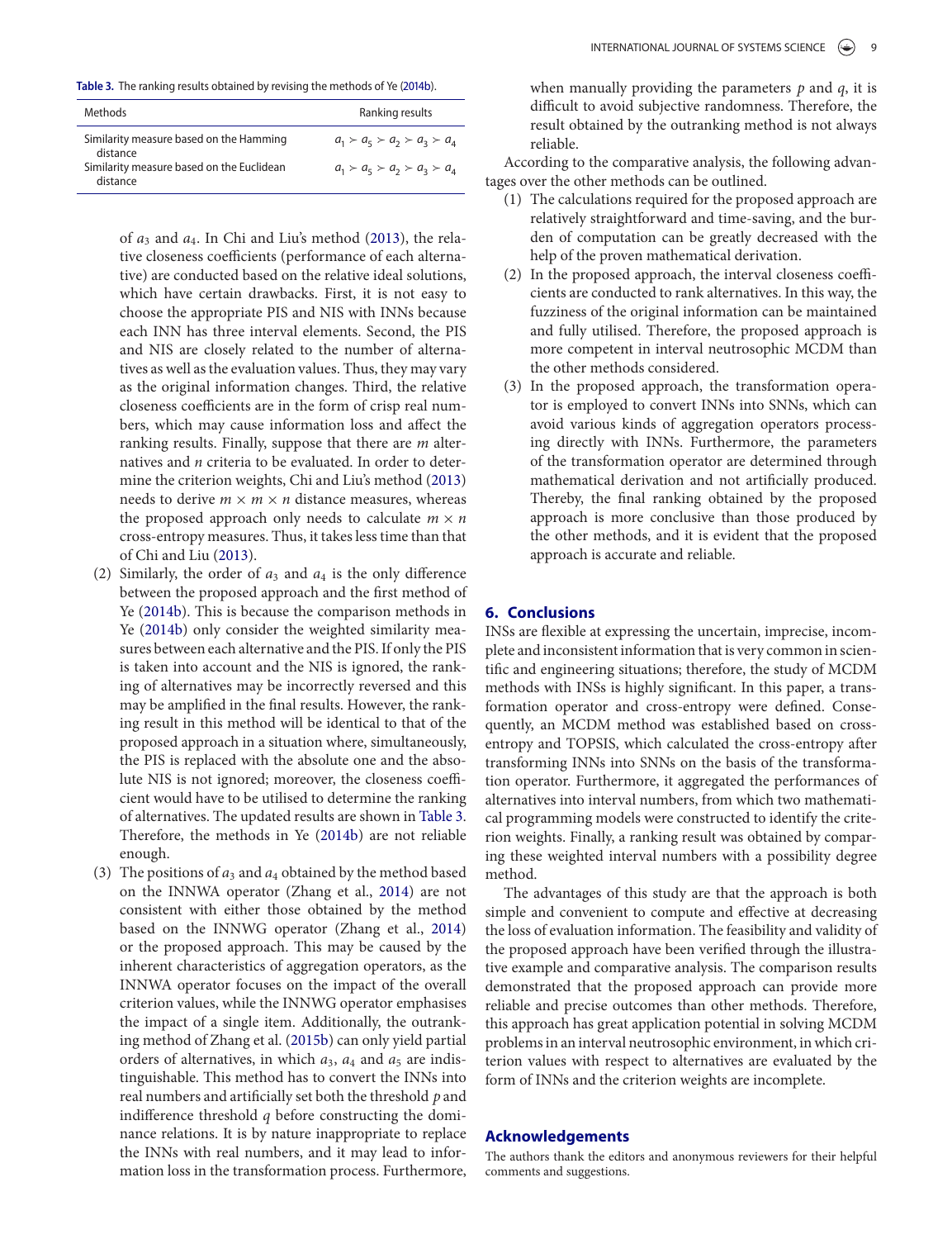### **Disclosure statement**

No potential conflict of interest was reported by the authors.

# **Funding**

This work was supported by the National Natural Science Foundation of China [grant number 71571193], [grant number 71431006].

# **Notes on contributors**

*Zhang-peng Tian* received his BS degree in electronic commerce from Tianjin Chengjian University, Tianjin, China, in 2012. He is currently working towards the MS degree with the Business School, Central South University, Changsha, China.

*Hong-yu Zhang* received her MS degree in computer software and theory and PhD degree in management science and engineering from Central South University, Changsha, China, in 2005 and 2009, respectively. She is currently an associate professor with the Business School, Central South University. Her research interests include information management and its applications in production operations. Her current research focuses on remanufacturing production management and decision-making theory.

*Jing Wang* received her MSc degree in information engineering from the University of Osnabrueck, Osnabrueck, Germany, in 2006. She is currently working towards the PhD degree with the Business School, Central South University, Changsha, China. She is also a lecturer with International College, Central South University of Forestry and Technology. Her current research interests include decision-making theory and application, risk management and control, and information management.

*Jian-qiang Wang* received his PhD degree in management science and engineering from Central South University, Changsha, China, in 2005. He is currently a professor with the Business School, Central South University. His current research interests include decision-making theory and application, risk management and control, and information management.

*Xiao-hong Chen* received her PhD degree in management from the Tokyo University of Technology, Tokyo, Japan, in 1999. She is currently a professor with the Business School, Central South University, Changsha, China. Her current research interests include decision theory and methods, decision support systems, resource-saving, and the environment-friendly society. She has published academic papers in many journals, including *Decision Support System* and *Expert Systems with Applications*.

### **ORCID**

*Zhang-peng Tian* <http://orcid.org/0000-0002-0825-9194> *Hong-yu Zhang* <http://orcid.org/0000-0001-5142-5277> *Jing Wang* <http://orcid.org/0000-0002-2407-5985> *Jian-qiang Wang* <http://orcid.org/0000-0001-7668-4881> *Xiao-hong Chen* <http://orcid.org/0000-0003-3919-5215>

### **References**

- Atanassov, K.T. (1986). Intuitionistic fuzzy sets. *Fuzzy Sets and Systems, 20*(1), 87–96.
- Atanassov, K.T., & Gargov, G. (1989). Interval valued intuitionistic fuzzy sets. *Fuzzy Sets and Systems*, *31*(3), 343–349.
- Bellman, R., & Zadeh, L.A. (1970). Decision-making in A fuzzy environment. *Management Science*, *17*(4), 141–164.
- Broumi, S., & Smarandache, F. (2014a). Correlation coefficient of interval neutrosophic set. *Applied Mechanics and Materials*, *436*, 511–517.
- Broumi, S., & Smarandache, F. (2014b). Cosine similarity measure of interval valued neutrosophic sets. *Neutrosophic Sets and Systems*, *5*, 15–20.
- Bustince, H., & Burillo, P. (1995). Correlation of interval-valued intuitionistic fuzzy sets. *Fuzzy Sets and Systems*, *74*(2), 237–244.
- Caballero, R., Hernández-Díaz, A.G., Laguna, M., & Molina, J. (2015). Cross entropy for multi-objective combinatorial optimization problems with linear relaxations. *European Journal of Operational Research*, *243*(3), 362–368.
- Cao, Q.W., Wu, J., & Liang, C.Y. (2015). An intuitionistic fuzzy judgement matrix and TOPSIS integrated multi-criteria decision-making method

for green supplier selection. *Journal of Intelligent & Fuzzy Systems*, *28*(1), 117–126.

- Chen, S.M., & Chang, C.H. (2015). A novel similarity measure between Atanassov's intuitionistic fuzzy sets based on transformation techniques with applications to pattern recognition. *Information Sciences*, *291*, 96–114.
- Chen, S.M., Cheng, S.H., & Chiou, C.H. (2016). Fuzzy multi-attribute group decision making based on intuitionistic fuzzy sets and evidential reasoning methodology. *Information Fusion*, *27*, 215–227.
- Chen, T.Y. (2014). Interval-valued intuitionistic fuzzy QUALIFLEX method with a likelihood-based comparison approach for multiple criteria decision analysis. *Information Sciences*, *261*, 149–169.
- <span id="page-9-0"></span>Chi, P.P., & Liu, P.D. (2013). An extended TOPSIS method for the multiple attribute decision-making problems based on interval neutrosophic set. *Neutrosophic Sets and Systems*, *1*, 63–70.
- Deli, I., Ali, M., & Smarandache, F. (2015). Bipolar neutrosophic sets and their application based on multi-criteria decision making problems. Retrieved from [http://arxiv.org/abs/1504.02773.](http://arxiv.org/abs/1504.02773)
- Dubey, D., Chandra, S., & Mehra, A. (2012). Fuzzy linear programming under interval uncertainty based on IFS representation. *Fuzzy Sets and Systems*, *188*(1), 68–87.
- Guo, Y.H., & Şengür, A. (2014). A novel image edge detection algorithm based on neutrosophic set. *Computers & Electrical Engineering*, *40*(8),  $3 - 25$ .
- Hwang, C.L., & Yoon, K. (1981), *Multiple attribute decision-making and applications*. Berlin: Springer-Verlag.
- Li, D.F. (2011). Closeness coefficient based nonlinear programming method for interval-valued intuitionistic fuzzy multi-attribute decision-making with incomplete preference information. *Applied Soft Computing*, *11*(4), 3402–3418.
- Liu, B.S., Shen, Y.H., Zhang, W., Chen, X.H., & Wang, X.Q. (2015). An interval-valued intuitionistic fuzzy principal component analysis model-based method for complex multi-attribute large-group decision-making. *European Journal of Operational Research*, *245*(1), 209–225.
- Liu, P.D., & Wang, Y.M. (2015). Interval neutrosophic prioritized OWA operator and its application to multiple attribute decision making. *Journal of Systems Science and Complexity*. Advance online publication. doi: [10.1007/s11424-015-4010-7](http://dx.doi.org/10.1007/s11424-015-4010-7)
- Macedo, P., & Scotto, M. (2014). Cross-entropy estimation in technical efficiency analysis. *Journal of Mathematical Economics*, *54*, 124–130.
- Majumdar, P., & Samant, S.K. (2014). On Similarity and entropy of neutrosophic sets. *Journal of Intelligent & Fuzzy Systems*, *26*(3), 1245–1252.
- Meng, F.Y., & Chen, X.H. (2015). Entropy and similarity measure for Atannasov's interval-valued intuitionistic fuzzy sets and their application. *Fuzzy Optimization Decision-making*. Advance online publication. doi: [10.1007/s10700-015-9215-7](http://dx.doi.org/10.1007/s10700-015-9215-7)
- Mohan, J., Krishnaveni, V., & Guo, Y.H. (2013). MRI denoising using nonlocal neutrosophic set approach of wiener filtering. *Biomedical Signal Processing and Control*, *8*(6), 779–791.
- Peng, J.J., Wang, J.Q., Wang, J., Zhang, H.Y., & Chen, X.H. (2015). Simplified neutrosophic sets and their applications in multi-criteria group decision-making problems. *International Journal of Systems Science*. Advance online publication. doi[:10.1080/00207721.2014.994050.](http://dx.doi.org/10.1080/00207721.2014.994050)
- Peng, J.J., Wang, J.Q., Wu, X.H., Wang, J., & Chen, X.H. (2015). Multivalued neutrosophic sets and power aggregation operators with their applications in multi-criteria group decision-making problems. *International Journal of Computational Intelligence Systems*, *8*(2), 345– 363.
- Peng, J.J., Wang, J.Q., Wu, X.H., Zhang, H.Y., & Chen, X.H. (2014). The fuzzy cross-entropy for intuitionistic hesitant fuzzy sets and their application in multi-criteria decision-making. *International Journal of Systems Science*, *46*(13), 2335–2350.
- Peng, J.J., Wang, J.Q., Zhang, H.Y., & Chen, X.H. (2014). An outranking approach for multi-criteria decision-making problems with simplified neutrosophic sets. *Applied Soft Computing*, *25*, 336–346.
- Rivieccio, U. (2008). Neutrosophic logics: Prospects and problems. *Fuzzy Sets and Systems*, *159*(14), 1860–1868.
- Sengupta, A., & Pal, T.K. (2000). On comparing interval numbers. *European Journal of Operational Research*, *127*(1), 28–43.